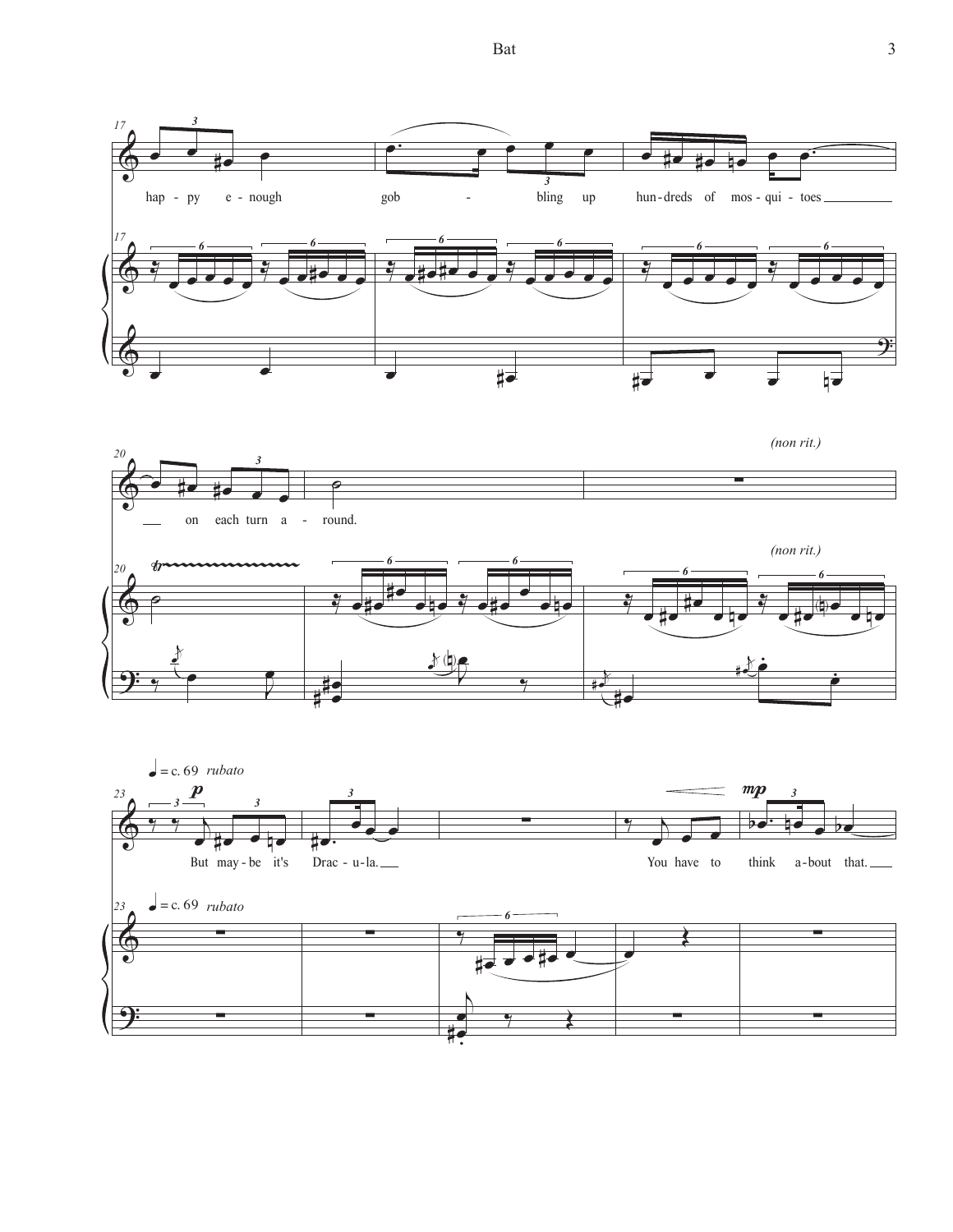





4 Bat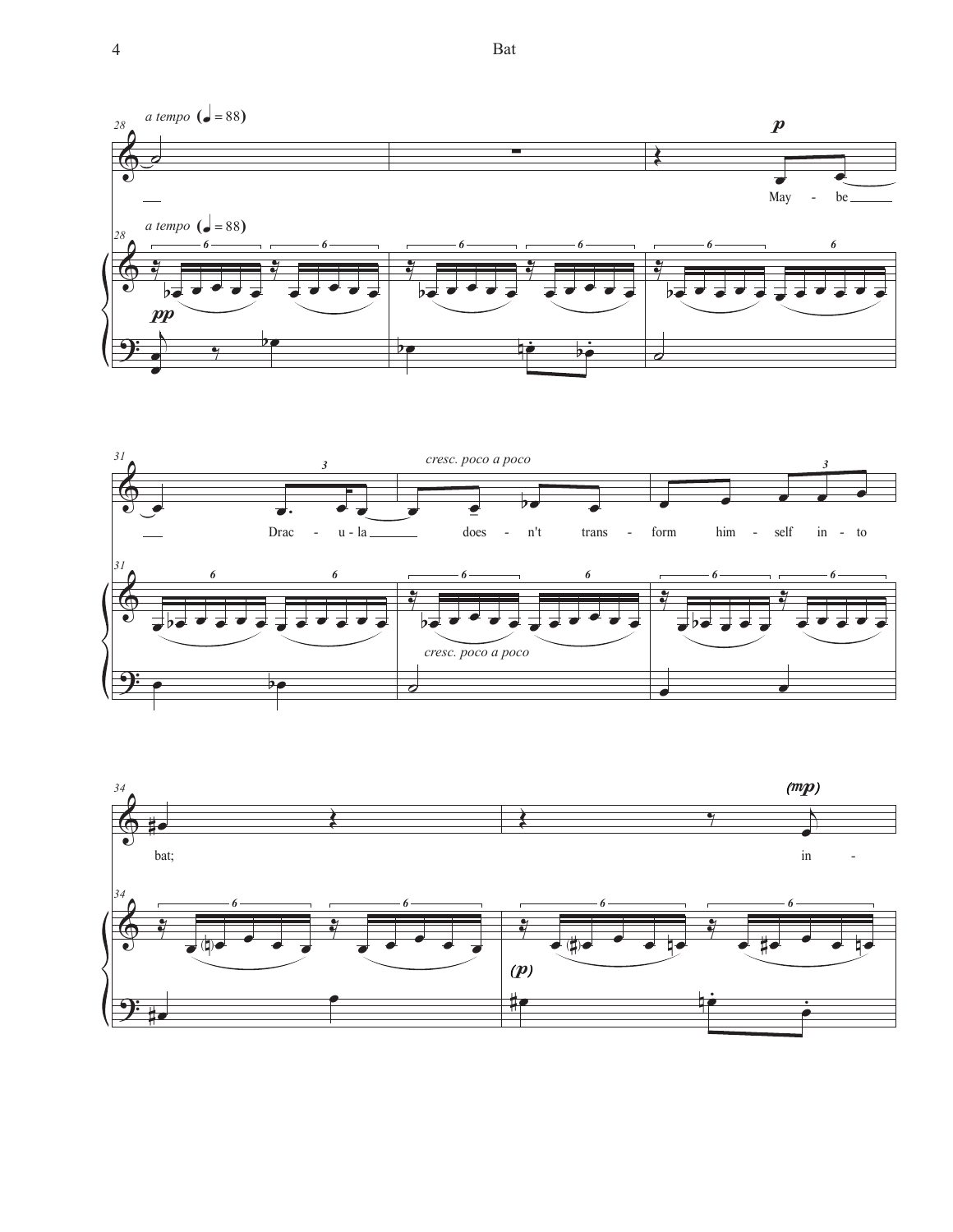

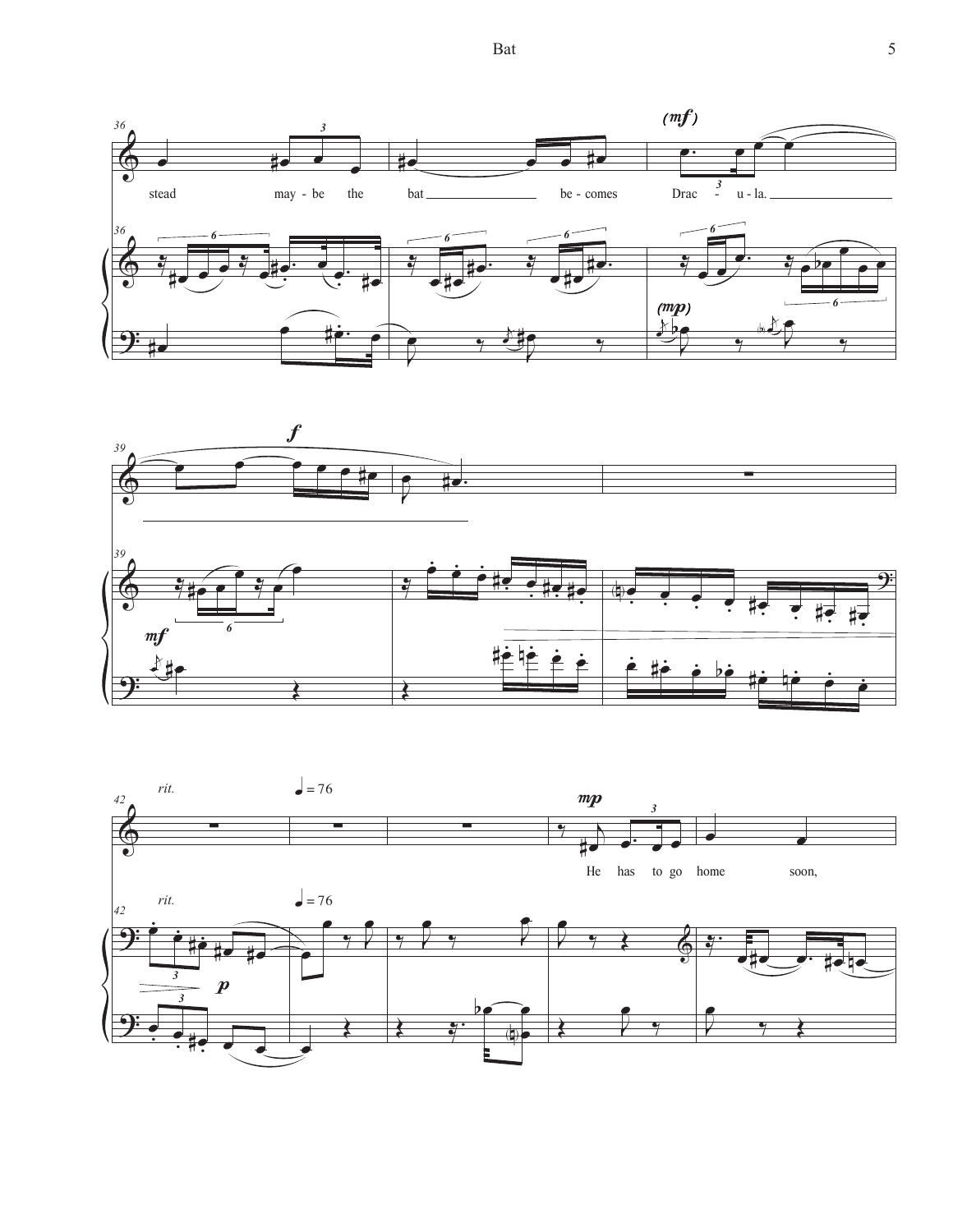